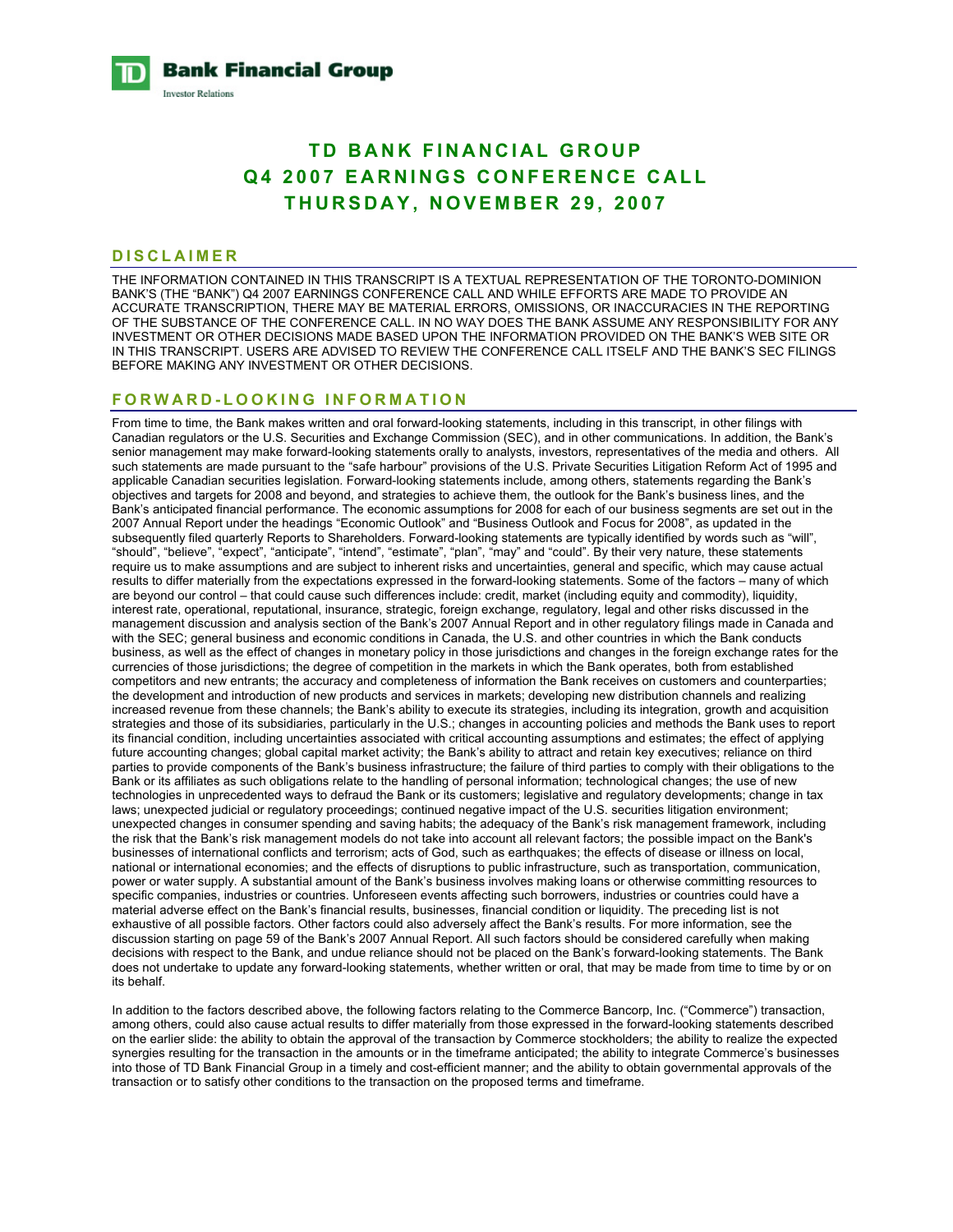

The proposed merger transaction involving the Bank and Commerce will be submitted to Commerce's shareholders for their consideration. The Bank and Commerce have filed with the SEC a Registration Statement on Form F-4 containing a preliminary proxy statement/prospectus and each of the companies plans to file with the SEC other documents regarding the proposed transaction. **Shareholders are encouraged to read the preliminary proxy statement/prospectus regarding the proposed transaction and the definitive proxy statement/prospectus when it becomes available, as well as other documents filed with the SEC because they contain important information.** Shareholders may obtain a free copy of the preliminary proxy statement/prospectus, and will be able to obtain a free copy of the definitive proxy statement/prospectus when it becomes available, as well as other filings containing information about the Bank and Commerce, without charge, at the SEC's Internet site (http://www.sec.gov). Copies of the definitive proxy statement/prospectus and the filings with the SEC that will be incorporated by reference in the definitive proxy statement/prospectus can also be obtained, when available, without charge, by directing a request to TD Bank Financial Group, 66 Wellington Street West, Toronto, ON M5K 1A2, Attention: Investor Relations, (416) 308-9030, or to Commerce Bancorp, Inc., Shareholder Relations, 1701 Route 70 East, Cherry Hill, NJ 08034-5400, 1-888-751-9000.

The Bank, Commerce, their respective directors and executive officers and other persons may be deemed to be participants in the solicitation of proxies in respect of the proposed transaction. Information regarding the Bank's directors and executive officers is available in its Annual Report on Form 40-F for the year ended October 31, 2007, which was filed with the Securities and Exchange Commission on November 29, 2007, its notice of annual meeting and proxy circular for its most recent annual meeting, which was filed with the Securities and Exchange Commission on February 23, 2007. Information regarding Commerce's directors and executive officers is available in Commerce's proxy statement for its most recent annual meeting, which was filed with the Securities and Exchange Commission on April 13, 2007. Other information regarding the participants in the proxy solicitation and a description of their direct and indirect interests, by security holdings or otherwise, will be contained in the definitive proxy statement/prospectus and other relevant materials to be filed with the SEC when they become available.

# **CORPORATE PARTICIPANTS**

| Ed Clark             | President & CEO, TD Bank Financial Group       |
|----------------------|------------------------------------------------|
| Colleen Johnston     | CFO, TD Bank Financial Group                   |
| <b>Bob Dorrance</b>  | Chairman, CEO & President, TD Securities       |
| <b>Bernie Dorval</b> | Co-Chair, TD Canada Trust                      |
| <b>Bill Hatanaka</b> | Chairman & CEO, TD Waterhouse                  |
| Bharat Masrani       | President & CEO, TD Banknorth                  |
| Mark Chauvin         | EVP & Chief Risk Officer                       |
| Tim Thompson         | VP Investor Relations, TD Bank Financial Group |

# **CONFERENCE CALL PARTICIPANTS**

| <b>Jim Bantis</b>      | Credit Suisse First Boston - Analyst     |
|------------------------|------------------------------------------|
| Michael Goldberg       | Desjardins Securities - Analyst          |
| lan de Verteuil        | <b>BMO Nesbitt Burns - Analyst</b>       |
| André Hardy            | <b>RBC Capital Markets - Analyst</b>     |
| <b>Brad Smith</b>      | <b>Blackmont Capital - Analyst</b>       |
| Sumit Malhotra         | Merrill Lynch - Analyst                  |
| <b>Shannon Cowherd</b> | Citigroup - Analyst                      |
| Mario Mendonca         | <b>Genuity Capital Markets - Analyst</b> |
| Darko Mihelic          | <b>CIBC World Market-Analyst</b>         |
| Rob Sedran             | National Bank Financial - Analyst        |

## **PRESENTATION**

#### **Tim Thompson** *- Toronto-Dominion Bank - VP IR*

Good afternoon and welcome to the TD Bank Financial Group's fourth quarter 2007 investor presentation. My name is Tim Thompson and I am Vice President of Investor Relations at the Bank.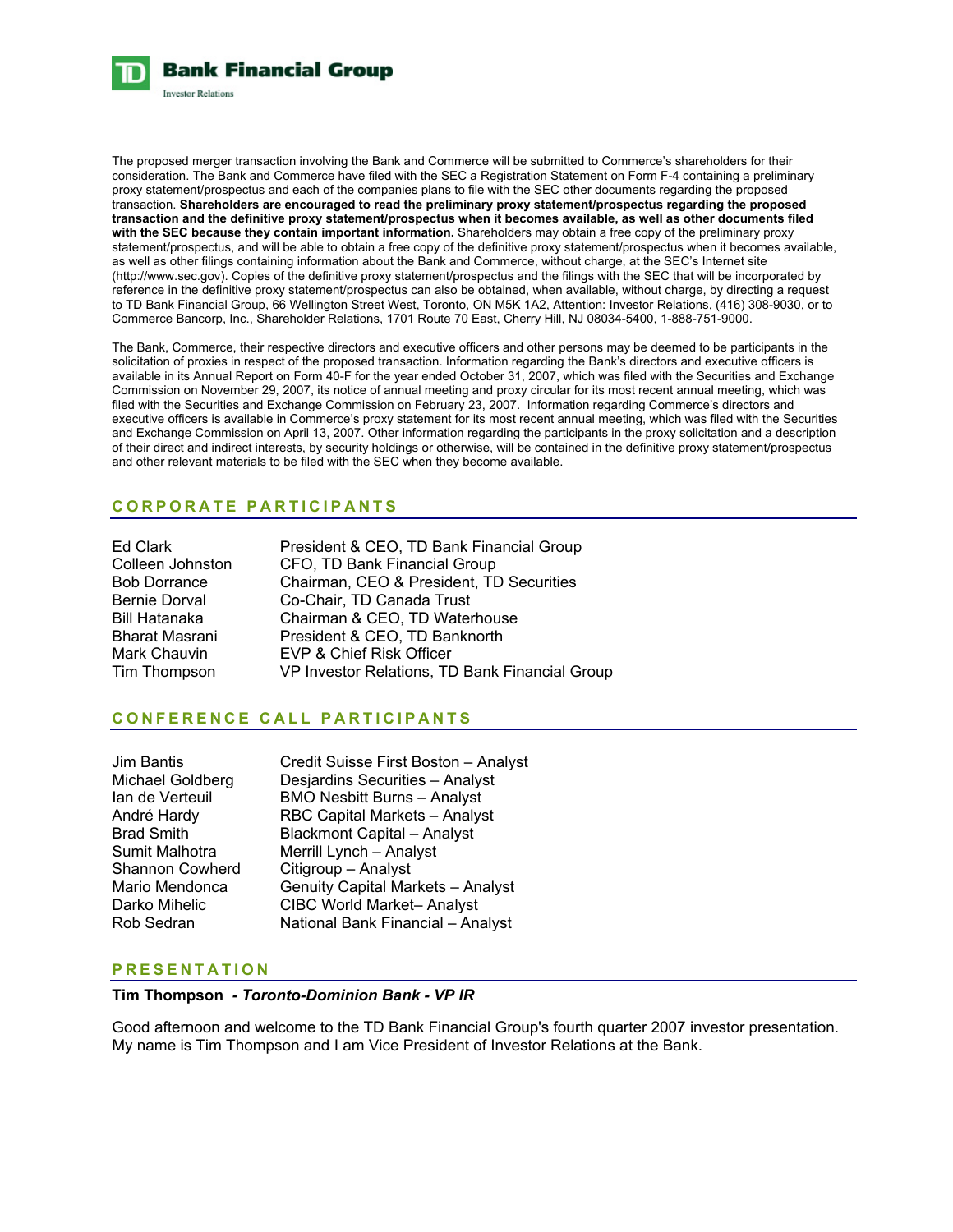

We will begin today's presentation with strategic remarks from Ed Clark, the Bank's CEO, after which Colleen Johnston, the Bank's CFO, will present the Bank's fourth quarter operating performance. We will then entertain questions from those present, as well as prequalified analysts and investors on the phone.

Also present today to answer your questions are Bob Dorrance, Chairman and CEO of TD Securities; Bernie Dorval, Co-Chair of TD Canada Trust; Bill Hatanaka, Chairman and CEO of TD Waterhouse; Bharat Masrani, President and CEO of TD Banknorth; and Mark Chauvin, Chief Risk Officer, TD Bank Financial Group. Tim Hockey, Co-Chair of TD Canada Trust is away ill today. Please direct all questions on Canadian P&C to Bernie.

We're trying to keep the call to about one hour, with Ed's and Colleen's remarks taking up about half that time. As well, we're asking those participating in the question-and-answer portion of the call to ask one question at a time so that everybody has an opportunity to contribute.

Please turn to Page 2. We know that this presentation contains forward-looking statements, and actual results could differ materially from what is discussed. Certain material factors or assumptions were applied in making these statements. For additional information, we refer you to our 2007 MD&A. This document includes a description of factors that could cause actual results to differ, and can be found on our website at TD.com. We also refer you to the SEC filings of TD and Commerce and TD's filings with securities regulators in Canada. Please note that the discussion of the Commerce transaction during this presentation has been addressed in the preliminary prospectus/proxy statement filed with the SEC. We urge you to read it, as it contains important information.

Ed, over to you.

# **Ed Clark - Toronto-Dominion Bank - CEO**

Thanks Tim, everyone, for joining us this afternoon. Colleen is going to be up shortly to give you more detail on the fourth quarter and on the year overall. But I would like to start by summarizing 2007, commenting a bit on the current financial situation and on our outlook for the Bank.

From our perspective we had a great fourth quarter, ending a spectacular 2007. Every TD business grew at double-digit pace year-over-year. Our strategies were validated. Our franchises were reinforced. And most important of all, our people, the heart and soul of our organization, delivered as they always do.

What makes our result so meaningful is that they were not built on short-term gains or risky strategies which paid off. Rather they represent a consistent focus on growing franchise earnings and constantly investing for the future to extend our competitive edge. This focus played out for us in a number of highlights for this year.

We launched even longer branch hours, 50% longer than our peers. We opened 38 new branches, including our 100th branch in the Province of Quebec. We added 139 client-facing advisers and hundreds more customer-facing employees. We continued to hold the number one or two market share position in almost all retail products. TD Canada Trust was recognized by J.D. Power and Synovate for being the number one bank in customer service in Canada. We know retail banking.

TD Securities solidified their position as a top three dealer in Canada and had no write-downs to report. Our Canadian retail businesses together earned over C\$2.75 billion during the year, up 16%. More importantly, every year since 2002 we have grown their earnings at double-digit rates, more than doubling our bottom line from C\$1.2 billion. In 2002, TD's Canadian retail earnings made up 21% of the total Canadian retail earnings of the top five banks in Canada. By 2007, TD's share was 25%, a remarkable shift.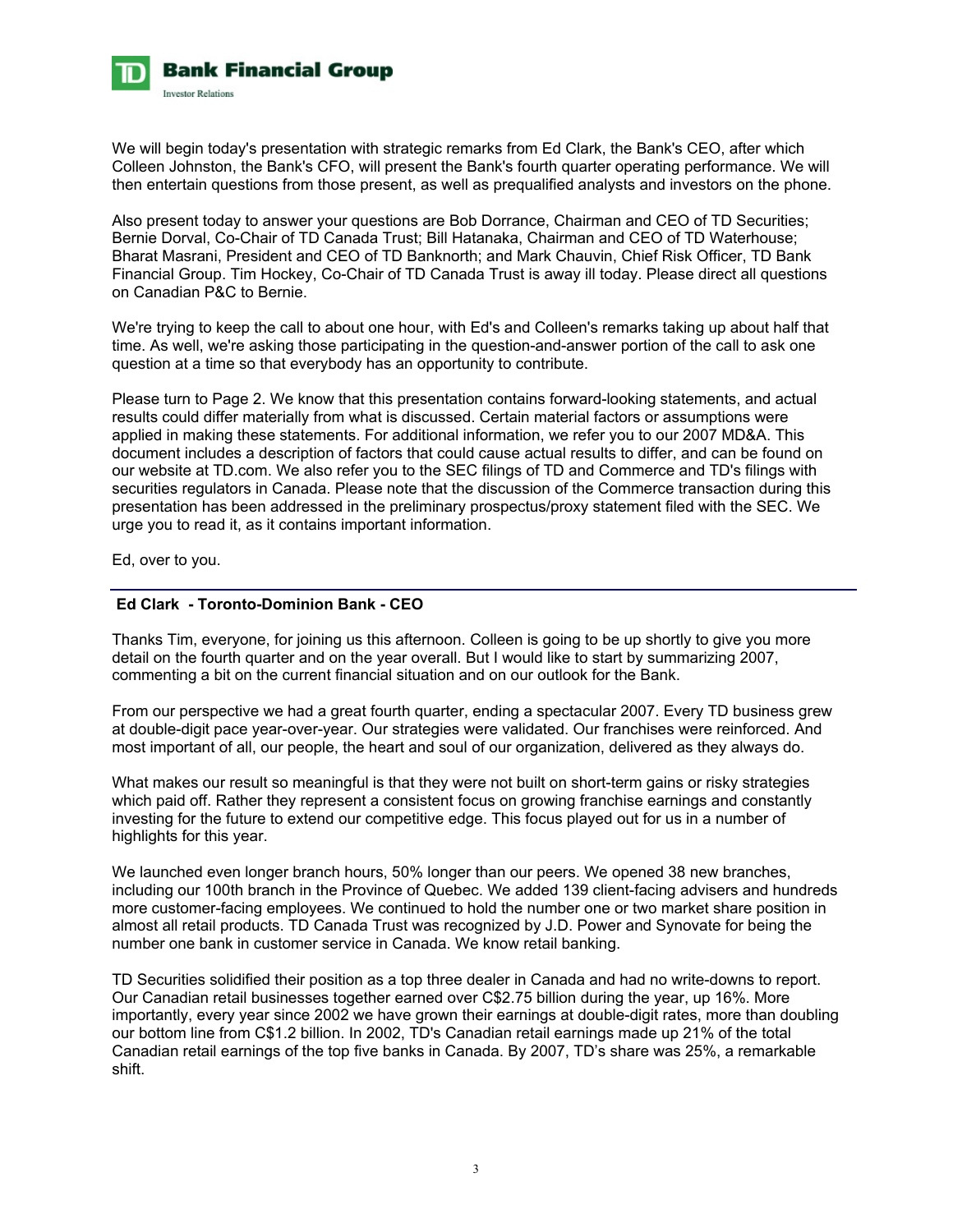

Complementing this retail base in Canada is a growing retail franchise in the United States. This year we earned C\$620 million on an adjusted basis in the United States. TD Ameritrade successfully transitioned TD Waterhouse USA clients to its platform. We privatized and repositioned TD Banknorth. And we announced our intention to acquire Commerce Bank, setting the stage for a unique U.S. growth franchise, built on the same winning factors in place in TD Canada Trust.

In light of recent market events, the most noteworthy success of 2007 has been the performance of our Wholesale Banking which increased earnings 24%. TD Securities stuck to their business strategy. They solidified their position as a top three dealer in Canada, they delivered great trading results, and they produced near record earnings. They also avoided the hazards which hurt many banks around the world. Let's put this outcome in context.

Our outperformance in Wholesale did not happen by accident. We were today -- where we are today reflects specific decisions that were consistent with our view on risk/reward and transparency that we promised and delivered to our shareholders. The result for TD Bank as a whole, 23% adjusted EPS growth for our shareholders, topping off a five-year run of 21% earnings per share compounded growth on the same basis, and a 23% total shareholder compounded return. Our dividends have grown almost 14% annually over the past five years, and increased by 19% this year, a clear indication of the Board's confidence in TD's ability to consistently grow earnings over time.

Now let me anticipate an obvious question about this morning's announcement of Citadel's investment in E\*TRADE. Obviously I'm not going to comment on another company's business decisions. What I can say is that we have backed TD Ameritrade's consistent position that it will make acquisitions which make sense for its shareholders. They have to make sense financially in risk terms and strategically. TD Ameritrade has a great organic growth strategy which continues to gain traction, and has no need to do an acquisition. But it does remain open to opportunities, but only those which meet these three criteria.

Let me also briefly comment on recent financial market turmoil. The markets continue to be disturbed by an ongoing series of write-offs at financial institutions. The press characterize the markets as being hit by a credit crisis. I characterize it as a subprime credit crisis leading to a liquidity crisis in the financial industry, driven by a lack of transparency about the risk banks were taking or passing on to their clients and customers.

Now current write-downs are part of the cure. What is understandably disturbing the market is the extent to which many institutions relied on these various activities as a source of income. The market has combined this realization with a lack of visibility on the ultimate fallout in the housing market in the United States, and therefore is concerned with the risk of both future write-downs and slower underlying growth. Today the market is punishing all banks in a similar fashion. Over time the markets will begin to differentiate between banks on the basis of the quality of their earnings.

TD Bank is a positive outlier because our business philosophy guided us to avoid third-party assetbacked paper, to ensure that we had no exposure to U.S. subprime lending and to exit the structured product businesses. Now these decisions cost us income at the time, but they were in line with what we had promised the market, consistently growing franchise earnings without taking long tail risk. As a result, we have no write-downs this quarter. Going forward, our Wholesale Bank is not looking to replace lost income. The financial turmoil has had an effect on our businesses, as Colleen will describe, but on a net basis, it has not been material.

What about 2008? Well, it is easy in these markets to get spooked by both current events and the lack of visibility into painting a too pessimistic view of the outlook. That said, there are a number of issues that we're following very closely. The most difficult to predict is the economic impact of the financial turmoil. The subprime crisis threatens U.S. growth, compounding the impact on Canada, as we are already trying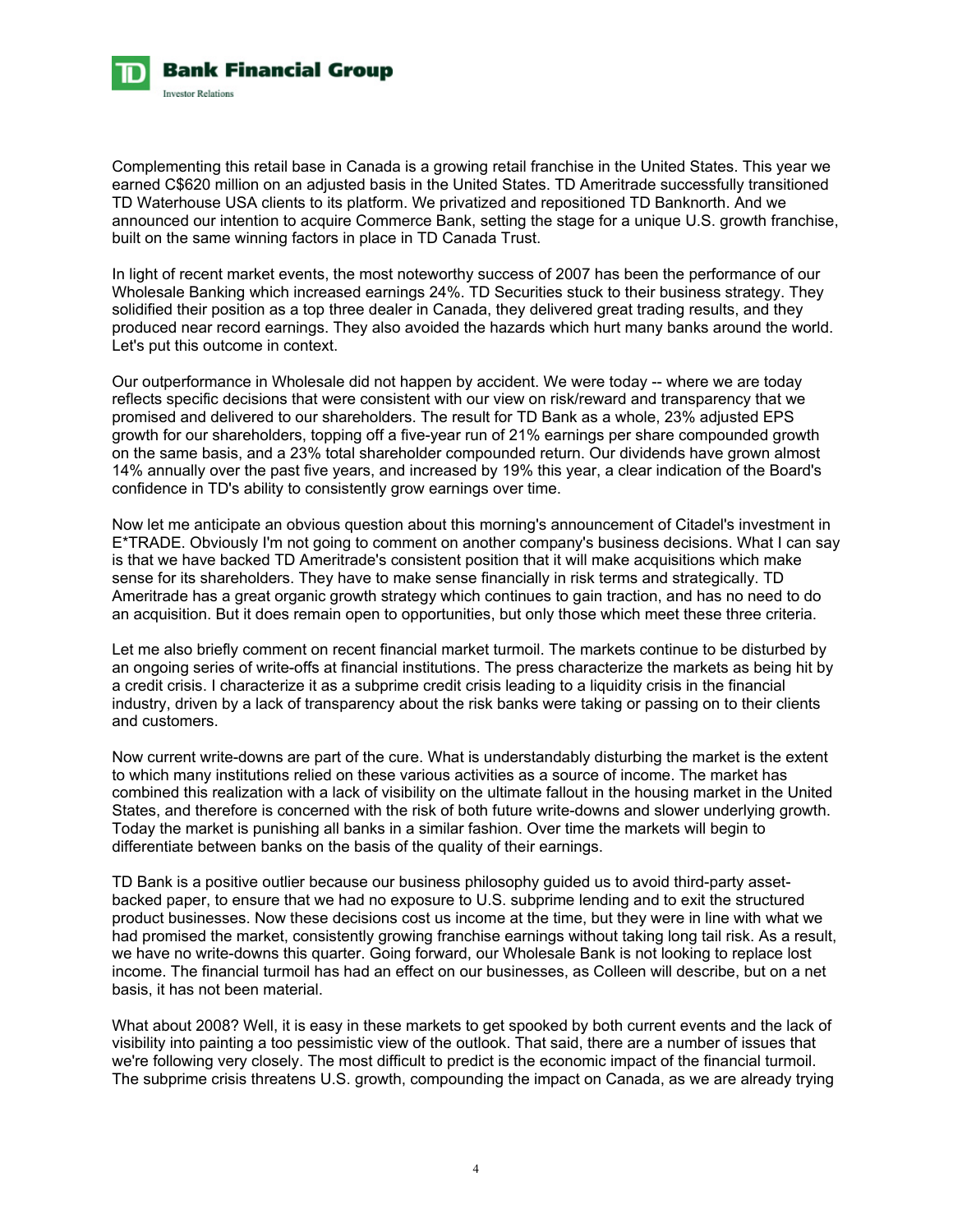

to cope with the strong Canadian dollar. Given what is going on in the markets, we believe the Canadian economy will slow down. Having said that, strong employment growth has continued here in Canada and in the United States, and our nonperformers are quite contained. And while we see our businesses slowing, they are slowing from what really had been spectacular results. Clearly if the United States and Canada hit a major downturn, which we are not assuming, results could be worse.

So what is the view that is embedded in our operational plans for 2008? We see 2008 as a good year within our target 7% to 10% earnings per share growth range, but perhaps at the lower end of that range because of the earnings dilution resulting from the Commerce acquisition. And while we have contingency plans for expense reductions, we will continue to reinvest in our franchises in order to ensure continued strength in 2009. All in, we are feeling rather good about 2008 at the TD Bank.

Let me turn to each of our businesses. We have already publicly outlined what we hope to achieve in 2008 in the United States. We are targeting total U.S. retail earnings approaching C\$1 billion coming from TD Ameritrade, TD Banknorth and Commerce, assuming it closes. This result will be up almost 60% from 2007 levels. The main worry for us here is the Canadian-U.S. dollar and that we may experience some modest pressure on PCLs. An average exchange rate above par could make it challenging for us to achieve that goal.

Our domestic retail businesses should slow down from the very high levels of growth we have seen over the past few years. And we do face the real risk of rising PCLs in the latter half of 2008. But overall, we feel good about the strength of our position moving forward. I know our teams are focused on delivering as close to C\$3 billion in earnings despite these challenges. Together with our U.S. earnings it would mean that we could be earning close to C\$4 billion in retail earnings alone, a strong anchor for any franchise. On top of that, you would add the earnings from our outstanding Wholesale business.

Speaking of Wholesale, although we are going to start the year with relatively strong security gains, we do expect to slow down in TD Securities earnings from the near record pace this year. Finally, for corporate, Colleen has previously indicated our expected earnings range.

Looking at our immediate future, upon the successful closing of the Commerce deal, we will be focused on integration and getting it done right. I know we have the expertise of the best people from both sides to make it happen in a way that preserves the best features of both banks. We've got an unbelievable opportunity to transform TD into the first North American bank, a high-growth, customer focused bank, owning the brand position of North America's most convenient bank.

In closing, we obviously had a tremendous 2007. When you look around the world, there are few banks that look like TD Bank. There are few major banks with no write-downs in 2007. Our domestic retail operations and our Wholesale Bank delivered spectacular results, and we have established a great platform in the United States.

We have continued to invest in our leading franchise businesses, and the results have shown. We're confident we can take the best of this model to grow in the United States and be a North American leader. On that note, I will turn things over to Colleen.

# **Colleen Johnston - Toronto-Dominion Bank - CFO**

Let me first take you briefly through the full year 2007 results before we address the fourth quarter. Please turn to slide 4. 2007 was another exceptional year. Total bank adjusted net income was C\$4.2 billion, up 24% from last year, while adjusted EPS of C\$5.75 was up 23%, well above our 7% to 10% goal. We increased our total dividend by 19%, in line with earnings growth.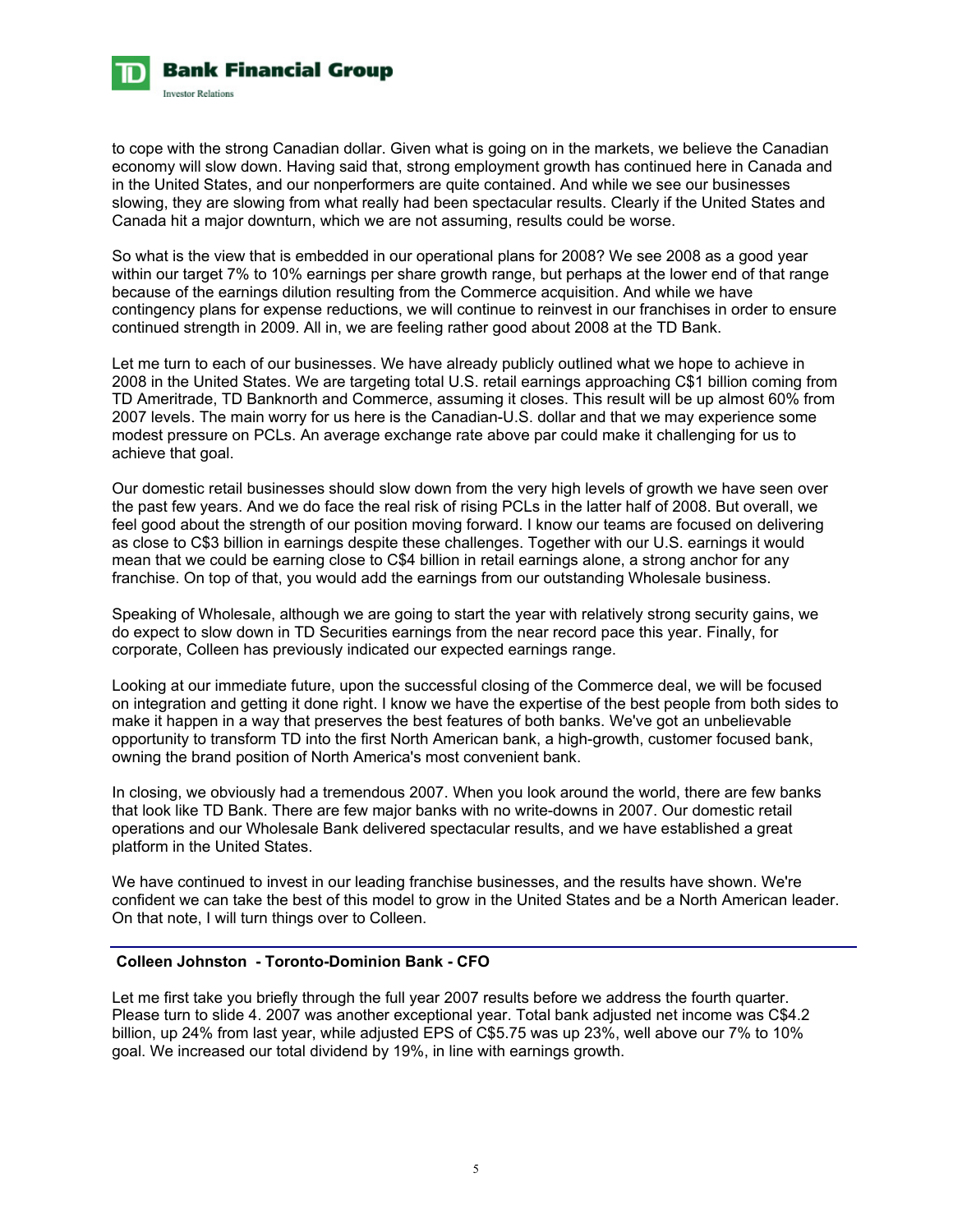

On an adjusted basis, all business segments posted double-digit earnings growth this year. Canadian retail was up 16%, generating record earnings of C\$2.8 billion on broad based revenue growth. U.S. retail was up 43% on an adjusted basis, benefiting from additional ownership through the privatization of TD Banknorth, which was completed in April. Earnings from TD Ameritrade were C\$261 million versus C\$180 million last year, up 45%.

Full year earnings of C\$824 million in Wholesale were well above expectations, up 24% from prior year adjusted results. Our Corporate segment was up C\$90 million on adjusted basis, driven primarily by reductions in corporate support expenses, favorable tax items, lower U.S. brand advertising, and capital tax and GST recoveries.

We continue to be very pleased with our productivity performance. At the all bank level, adjusted revenues grew by 6% versus last year, while expenses on the same basis were up just 2%, a gap of 400 basis points.

This drove our adjusted efficiency ratio to 59.6%, an improvement of almost 300 basis points. Please turn to Page 5. Moving on to the quarterly highlights, total bank adjusted net income was C\$1.021 billion, up 17% from last year. This translated to adjusted earnings per share of C\$1.40, up 17% from last year. All of our businesses contributed to the growth.

Our Canadian retail businesses continue to perform very well, increasing 16% versus last year to C\$691 million for the quarter. Net income from our U.S. retail businesses, TD Banknorth and TD Ameritrade, was C\$199 million, up 72% from last year.

Our Wholesale net income of C\$157 million was up 8% versus last year in our traditionally weak fourth quarter. The Corporate segment posted a loss of C\$26 million on an adjusted basis, which is within our targeted range of (C\$20) million to (C\$40) million per quarter. Our capital ratios remain strong, with our Tier 1 ratio at 10.3% and the tangible common equity ratio at 7.4%.

Let me provide a short update on Basel II. Canadian banks are subject to the requirements of Basel II as of November 1, 2007, the beginning of our fiscal year. We fully expect to receive our approval to use the advanced internal ratings-based model approach for credit risk in Q1 of 2008. This approval should have a favorable affect on our regulatory capital requirements in 2008.

On page 6 we see reported net income was C\$1.094 billion or C\$1.50 per share, and adjusted net income was C\$1.021 billion or C\$1.40 per share. I will comment on three of our items of note this quarter.

First, amortization of intangibles was C\$99 million this quarter or C\$0.14 per share. Second, general allowance release. This item, driven by revised loss rate assumptions gathered through new Basel II processes, totaled C\$39 million or C\$0.05 per share. Third, Visa gain on restructuring previously announced represents a one-time gain realized as a result of the Visa global restructuring. The amount, the income was C\$135 million or C\$0.19 per share.

Let's take a look at our businesses starting with Canadian retail on page 8. We include a basic P&L for our Canadian retail business, which combines both Canadian P&C and Canadian Wealth results. We are very pleased with our 16% year-over-year growth in this business.

Turning to page 9, we show results for the Canadian Personal and Commercial Bank, TD Canada Trust. Net income of C\$572 million was down 4% from Q3, but up 14% from last year. This is our 20th consecutive quarter of double-digit earnings growth in this segment. Quite an achievement.

On page 10 we show revenues for TD Canada Trust of C\$2.2 billion, a new record, up 10% from last year. The increase was supported by strong broad-based volume growth and higher fee revenue. Strong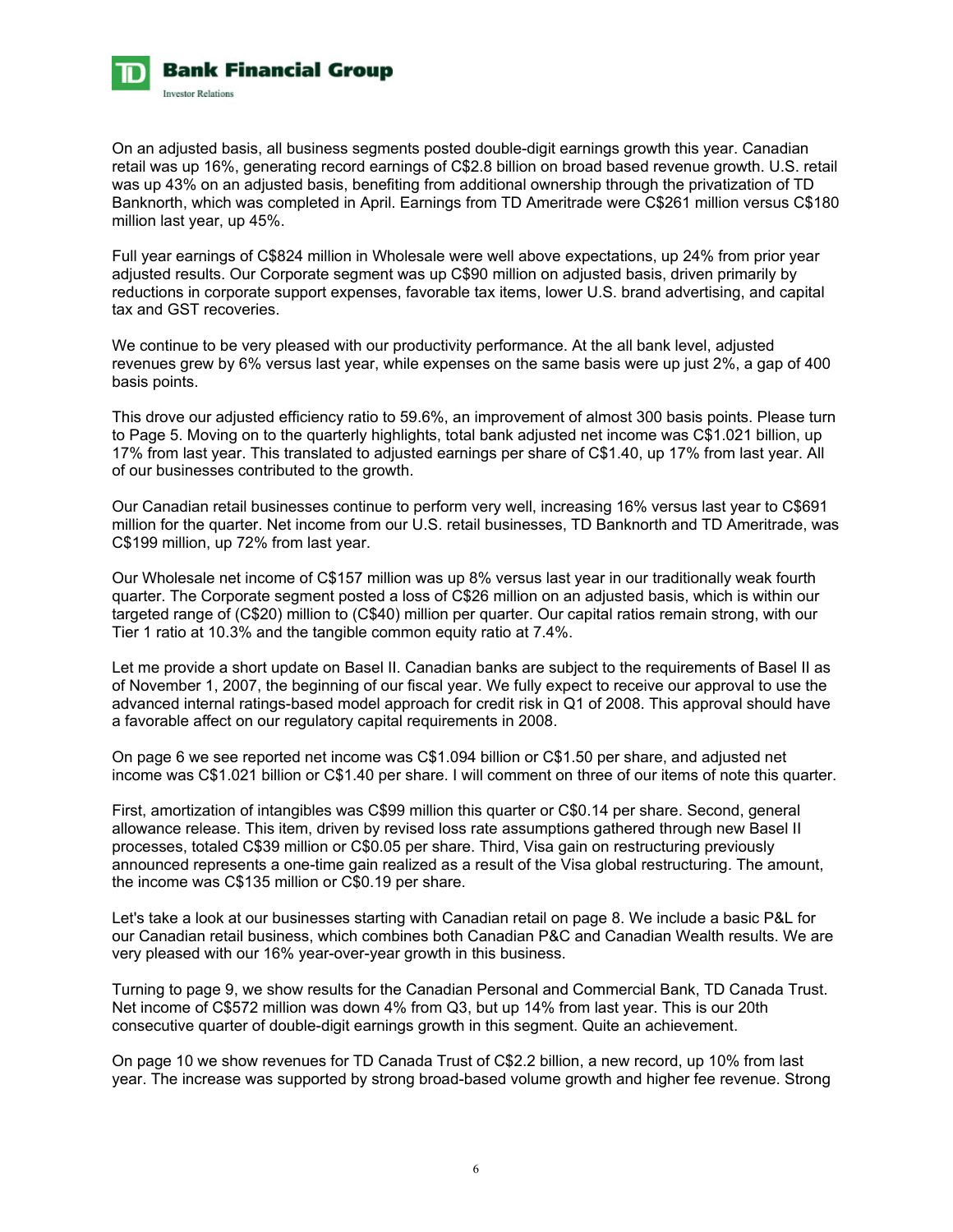

volume growth contributed to the C\$113 million or 9% year-over-year growth in net interest income. In terms of volume growth, real estate secured lending was up 11%, while Visa cardholder was up 18%. On the business side, small-business deposits were up 8%, commercial loans were up 11%, and commercial deposits were up 9%. Other income was up C\$91 million or 14% from stronger sales and service fees and higher FX commissions. Insurance revenues also rose on contributions from both TD Life and TD Meloche Monnex. Overall, we continue to experience strong topline growth in TD Canada Trust. For 2008 we expect to see revenue growth in the high single digits.

On page 11 we show our net interest margin for the quarter at 3.03%, down 4 basis points from last year and last quarter. The decrease was largely attributable to a tightening of the prime BA spread due to volatility in credit markets, shifting product mix, and intense competition for high yield savings deposit accounts. Looking to 2008, it is tough to predict margins with certainty given current market conditions. That said, we do expect margin declines, but likely they will be modest.

Turning to page 12, provision for credit losses increased C\$44 million from last year to C\$176 million and C\$25 million from last quarter. Our Personal Banking provisions increased C\$54 million year-over-year, primarily due to changes in credit granting criteria and higher personal lending and credit card volume. Although we have already taken action on credit scoring, we expect continued PCL growth as time is needed for changes to work through the system. In addition, continued volume growth in cards will continue to exert upward pressure on PCLs.

Reflecting the higher loss rate experience our PCL as a percentage of average assets is up 4 basis points versus last quarter, but remains in the mid range of our peer group. Small business and commercial banking provisions remain at historically low levels, with low new formations. If the Canadian dollar remains strong, we could see an increase in formations in the second half of 2008.

Please turn to Page 13. Expenses at C\$1.1 billion were up 4% over last year and 6% quarter over quarter. At 51.8% our efficiency ratio improved by 300 basis points compared to last year, but was not quite as strong as the record level achieved in Q3.

The increase in cost reflects mainly investments in growth. These include investments and initiatives such as new branches and extended branch hours. Our hours are now 50% greater than the average of our peers. Compared to Q4 2006 we have increased staff levels by 4%, with over 500 people added in the fourth quarter, primarily sales and service personnel in our branches and call centers. We also added 14 branches in the quarter for a total of 38 new branches in 2007, more than any of our peers. Over the last four years we have opened 101 new branches compared to 138 new branches for the other five banks combined. Even with investment related spending this quarter, we had strong operating leverage of 6%.

Going into 2008 we will continue to grow our revenues faster than our expenses. We remain committed to investing for the future to widen our lead versus the competition, and have made strategic decisions to build more branches and extend our hours. These decisions mean expense growth will be slightly higher in fiscal 2008 relative to last year. So if revenue growth slows you may see a revenue expense gap of less than 300 basis points in the year ahead.

Page 14, market share. Personal lending share was down 10 basis points versus last year, while deposit share is down 56 basis points. Our deposit volume growth did not keep pace with the industry, especially in the term deposit category, where pricing was much more competitive as other financial institutions experienced difficulty raising longer term funds in the wholesale market.

We continue to see market share gains in our credit card business with our Visa market share up 35 basis points year-over-year to 8.41%. Market share for small-business lending rose 44 basis points versus last year, while other business loans are up 32 basis points. Our commitment to business banking is paying off as we are continuing to see good progress in the growth of these businesses.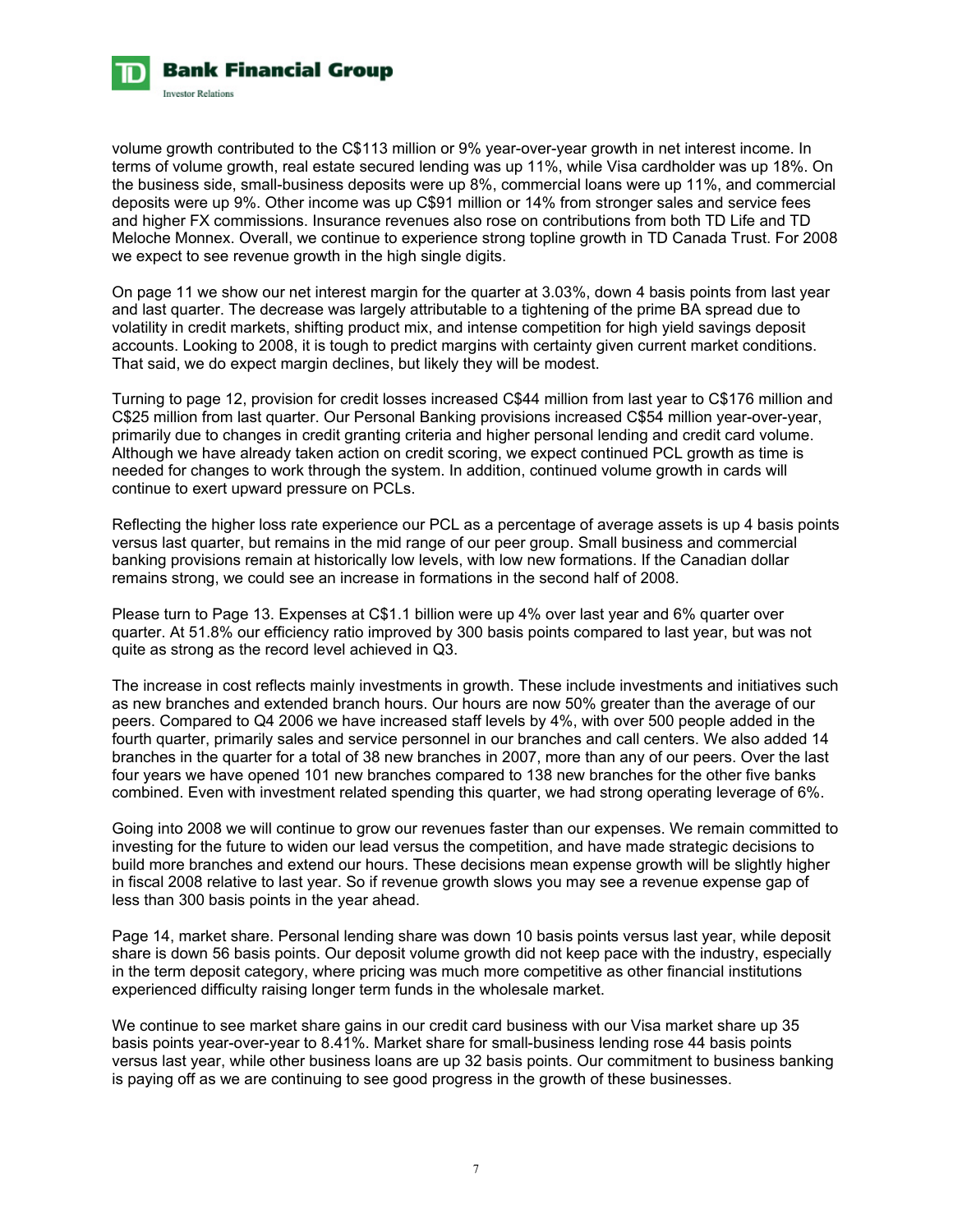

Let's turn to Canadian Wealth Management on page 14, which excludes TD Ameritrade. This business generated net income of C\$119 million, up 25% from last year. Another very strong quarter.

Page 16. Total revenues of C\$581 million were up 15% from last year, with strong growth across all businesses. This growth was 13% excluding the mutual fund methodology change implemented part way through Q1 of '07. Mutual fund revenue increased largely due to 15% growth in assets under management to C\$56 billion. Revenues from the advice channels grew from last year and is attributed to a 15% growth in assets and an increase of 139 client-facing advisers.

Discount brokerage revenues were up year-over-year on higher net interest income, mutual fund trailers, and foreign exchange. Higher trades per day were offset by lower average commissions. Expense growth of 12%, or 8% excluding the mutual fund methodology change, to C\$399 million was mainly revenue related.

On page 17 we provide a breakdown of the TD Mutual Fund business as a percentage of both the banks and the large industry group. Versus last quarter market share for long-term mutual funds is up 5 basis points for the industry and down 13 basis points for banks. For 2007, TD Asset Management ranked second overall in long-term fund net sales at C\$3.5 billion.

On to U.S. retail. Page 19 shows our U.S. retail business, which consists of TD Banknorth and TD Ameritrade. Net income was up 72% from last year.

Next slide. Here we see the contribution made by the U.S. P&C segment to TD Bank Financial Group in both Canadian and U.S. dollars. TD's fourth quarter U.S. P&C Banking segment net income was C\$124 million, up C\$15 million from last quarter's results, and up C\$61 million from Q4 of '06. This result is slightly ahead of the C\$123 million we projected at our TD Banknorth investor day this past June. Although we earned through a strengthening Canadian dollar once again, we do face some headwinds given the current strength of the dollar and intense competition in the U.S. The increase from Q3 was due to higher average ownership, up from 91% to 100% and improved core earnings.

Please turn to slide 21. U.S. P&C U.S. dollar revenue was US\$457 million this quarter, up 2% quarter over quarter and 7% year-over-year. Contributing to the revenue improvement was good growth in other income, mainly resulting from fee initiatives. The margin improvement of 14 basis points was the result of some non-recurring items. Going forward, we see modest continued pressure on our margin from the Q3 level due to sustained competitive pressure in the U.S.

With respect to volume growth versus last quarter, loan balances were flat due to the slow real estate markets. Growth in personal deposits was offset by seasonal declines in government banking deposits. The introduction of EarnSmart, TD Banknorth's high-yield money market account, has helped reverse the decline in personal banking deposits. To date, over US\$2.8 billion in deposits have been generated by the product, of which US\$1.1 billion is new money.

As we reiterated last quarter, our revenue initiatives will continue to focus on the customer experience, including longer branch hours, filling product gaps in the retail business lines, investing in new and renovated branches, and tailoring our compensation programs to align incentives with revenue growth and an improved customer experience.

Turning to slide 22. You can see U.S. dollar PCLs were up slightly in the quarter, totaling US\$34 million versus US\$31 million last quarter. Net impaired loans as a percentage of total loans of 0.76% was flat to the prior quarter. We remain cautiously optimistic regarding our overall asset quality, but the portfolio is still vulnerable to any further weakening in the U.S. economy.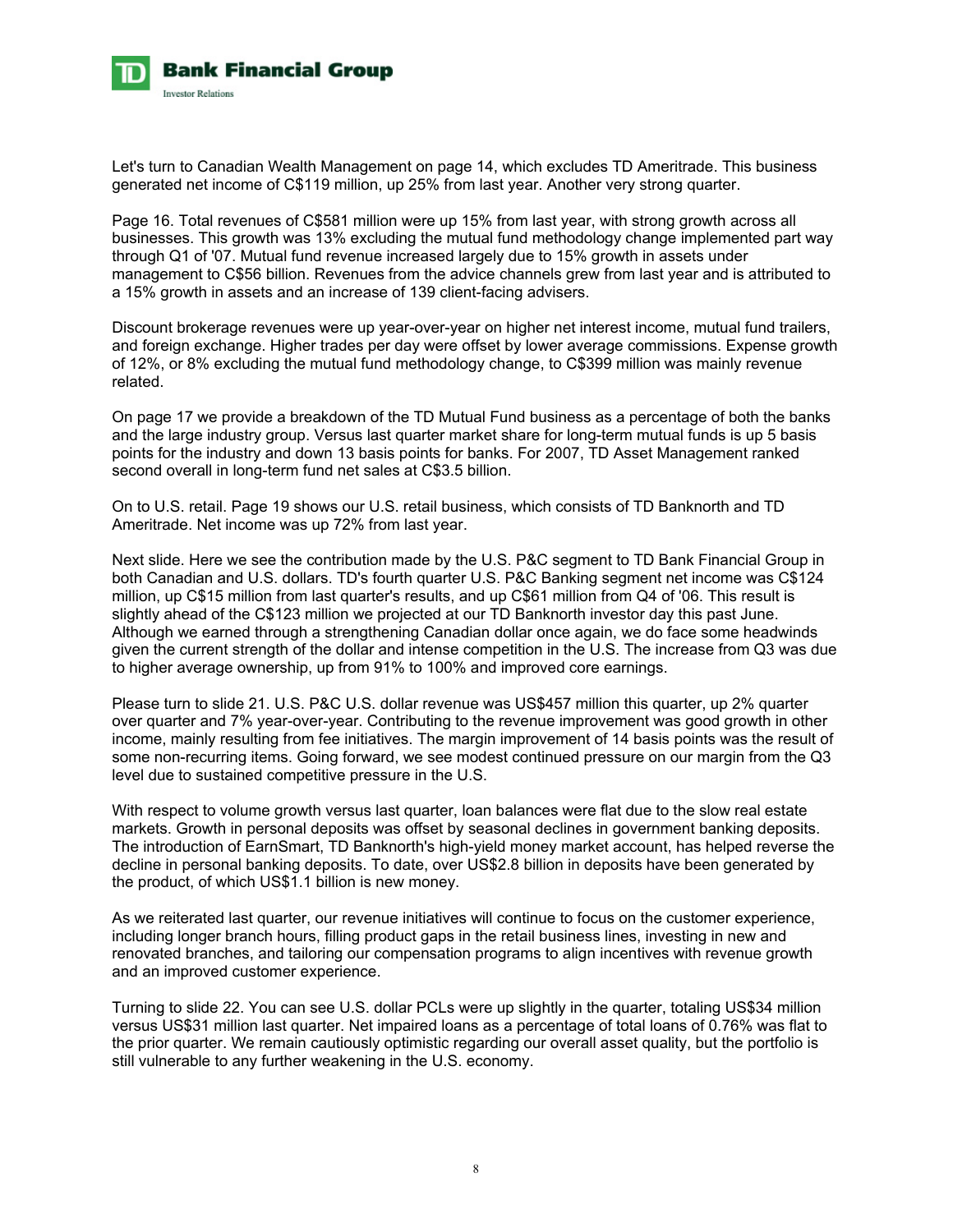

Please turn to slide 23. In U.S. dollars, non-interest expense was relatively flat compared with Q3 of '07. This expense control reflected staff reductions due to branch optimization and process improvements, offset by investments to increase future growth. We continue to target the upper end of our 2008 expense reduction goal of 5% to 8% or US\$50 to US\$80 million.

Slide 24. On October 2, we announced the acquisition of Commerce Bank. With this transformational deal, assuming shareholder and regulatory approval, we will have achieved critical mass in retail banking in the United States. We believe that we will accelerate our U.S. organic growth plans by bringing together the best of TDBFG, TD Banknorth and Commerce. We formed an executive committee, chaired by Bharat Masrani, President and CEO of TD Banknorth, and an integration office. We also appointed team leaders of integration committees who are responsible for key deliverables. Members of these various committees have been announced.

In addition, we have established our guiding principles and objectives for the integration. These include delivering an outstanding customer experience centered on service and convenience, cross-selling more products to our customers, delivering on our financial commitments, and ensuring we maintain a positive employee experience.

Given the breadth of integration experience we have developed at TDBFG, ranging from the merger of TD and Canada Trust to the 27 acquisitions and integrations completed by TD Banknorth, we are confident of our success. We will keep you posted on a quarterly basis as material events warrant.

We now expect the proxy statement/prospectus will be mailed to Commerce shareholders in December. And as a result, the transaction should close in the February or March 2008 timeframe, subject to shareholder approval and approvals from U.S. and Canadian regulatory authorities. This is about a month earlier than originally anticipated.

Turning to U.S. Wealth Management, TD Ameritrade reported fourth quarter earnings of US\$20 million, EPS of US\$0.33 per diluted share, net revenue of \$575 million, and average trades of 278,000 client assets of US\$303 billion. All records. What a tremendous quarter.

TD's investment in TD Ameritrade generated C\$75 million of net income for the quarter, up 42% from the fourth quarter of last year. The increase was attributable to higher TD Ameritrade earnings and an increase in economic ownership, partially offset by higher TD funding cost allocation to the segment. Quarter-over-quarter earnings from TD Ameritrade were up C\$16 million. This was due to higher base earnings partially offset by the impact of the stronger Canadian dollar. Recently released October trends show a 27% increase in trades per day from September, a very strong result.

Let's now turn our focus to the Wholesale business. On slide 27 we see Wholesale generated net income of C\$157 million, up 8% from last year. Let's look at the details on slide 28. Wholesale revenue of C\$525 million was up C\$32 million or 6% from last year. Trading revenue was up from last year as strong revenue in equity derivatives, foreign exchange and fixed-income was offset by -- or partially offset by weakness in vanilla credit products due to credit spread widening, as well as divergence in normal pricing relationships in bond, loan and credit default swap markets.

Our total domestic franchise revenue was up slightly from last year as syndications, M&A, equity block trading and trade finance continued to generate good results. Investing revenue was down this quarter as security gains of C\$61 million were down from the prior year. Unrealized gains at over C\$1.2 billion were up from the end of Q3 '07, driven by gains in the merchant banking portfolio. Looking forward, our unrealized gain number will likely decline, tracking the weakness in public equity markets and the realization of these merchant banking gains.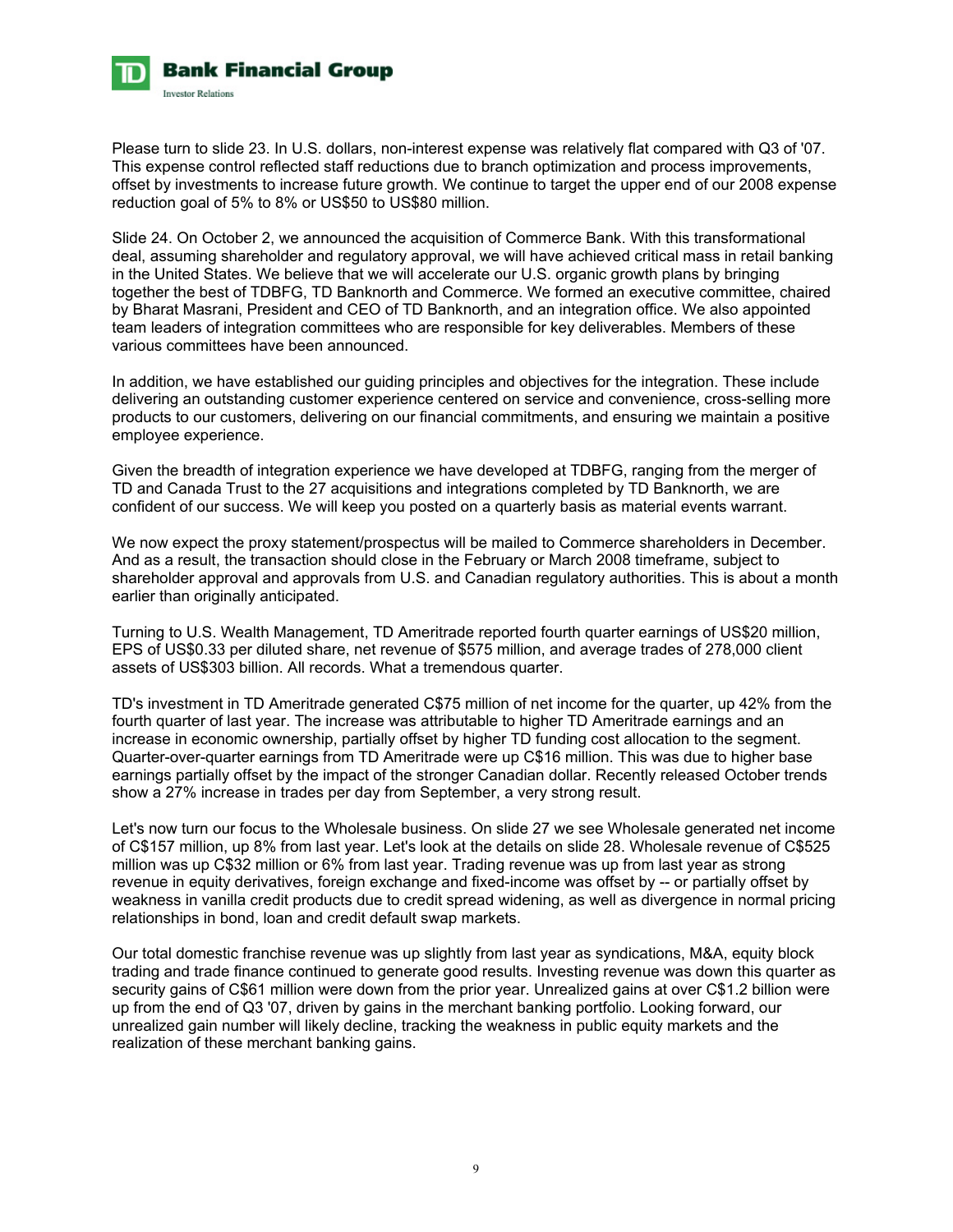

Provision for credit losses of C\$4 million reflects the cost of credit protection on the lending portfolio, reduced by a recovery in the quarter. Expenses of C\$274 million decreased 6% due to good expense control. During the quarter we announced that we would provide global style liquidity to our banksponsored ABCP, which was responsible for about half of the growth in Wholesale RWA this quarter. Of note, the market for bank-sponsored ABCP continues to improve.

Please turn to slide 29. On slide 29, we reconfirm our very limited exposure to certain products and structures that we presented in Q3. As with last quarter, TD has no exposure to U.S. subprime mortgages directly or through CDO structures. We have added three lines to this chart for Q4. One is in response to numerous questions on underwriting commitments. For clarity we do mark-to-market all of our underwriting commitments on loans to be syndicated, as required by the Financial Instruments Accounting Standard but this did not affect our Q4 results.

Two, we don't have any TD-sponsored SIVs. Three, there is a lot of interest in level 3 assets and liabilities, and we have disclosed our exposures in our MD&A page 76. Our exposure is very low at less than 1%, with the major items in this category supporting normal course business. The two largest items relate to our mortgage securitizations and equity linked GICs supporting our retail channel.

Slide 31, as I mentioned earlier on an adjusted basis our Corporate segment posted a loss of C\$26 million this quarter, down from net income of C\$17 million last quarter, but in line with our target of (C\$20) million to (C\$40) million per quarter. The year-over-year variance was primarily due to lower interest on income tax refunds, lower securitization gains, and lower earnings on excess capital.

In conclusion, we had a very strong quarter and an excellent year. For 2007 as a whole, we delivered adjusted EPS growth of 23%, way ahead of our 7% to 10% range. And our dividend is up by 19%. All of our businesses posted double-digit earnings growth. All have good momentum and are focused on executing their strategy in 2008.

And now back to Tim for your questions. Thank you.

## **Tim Thompson - Toronto-Dominion Bank - VP IR**

As I mentioned at the beginning of the call, we're asking those participating in the Q&A portion to ask one question at a time. Before ending the call today Ed will offer some final remarks. Let's start with people in the room.

## **QUESTION AND ANSWER**

## **Michael Goldberg – Desjardins Securities - Analyst**

I'm just wondering, given the volatility in structured credit, has Ameritrade noticed any pickup in new clients that you can speak about? And one item that you have often given me, Colleen, is the deposits in Ameritrade that come through to TD. What is that amount?

#### **Colleen Johnston - Toronto-Dominion Bank - CFO**

I will come back to that. Maybe we will start with your first question. Let me just grab that number for you.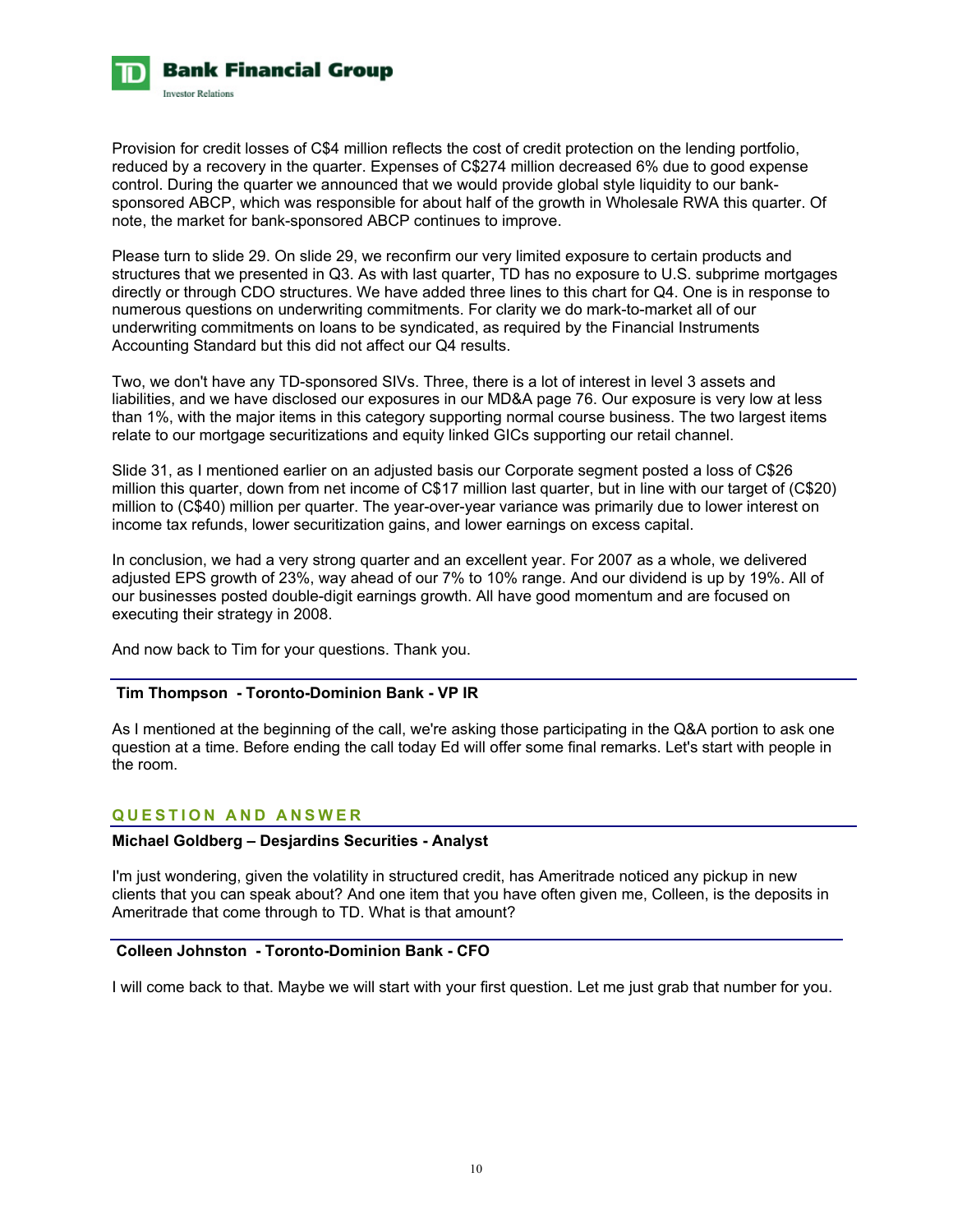

#### **Ed Clark - Toronto-Dominion Bank - CEO**

I think right now, obviously the client base is growing rather rapidly at TD Ameritrade, so they are clearly benefiting, as we are in TD Waterhouse in Canada, from a certain turmoil in the markets.

## **Colleen Johnston - Toronto-Dominion Bank - CFO**

In terms of your other question, the deposits in TD Bank USA is at C\$14.5 billion. That is in Canadian dollars.

## **Ian de Verteuil - BMO Nesbitt Burns - Analyst**

The great numbers out of the Canadian P&C business, one of the things we do see though is the loan losses continue to rise. And I know that sort of a standard answer, it is in line with the loan growth. But like it doesn't -- the loan growth it is sort of 15, 20% and you are 30, 40%. Maybe you could try to put some parameters around it. I know obviously there's a mix component and those types of things, but how much is due to the FICO scores moving around and those types of things?

## **Bernie Dorval - Toronto-Dominion Bank - Co-Chair of TD Canada Trust**

As you mentioned, there is a portion of this that is due to the volume growth. And since the buying growth has happened for us, a lot in the Visa product. For example, we were 20% year-over-year at volumes in Visa and about 50% in VFC. That explains a portion of the growth. However, a portion of the growth is a result of new scorecards or new -- actually it is a new system to originate -- a new credit origination system that we implemented in -- last year. As these systems were quite forward thinking, ahead of the market, what happened is the first group of the first cohorts of business that were originated, the models were not quite as well-balanced as we thought they were, so we made a lot of adjustments. Tim has referred to that in previous calls. We made a lot of adjustments to our models this year. And we're actually quite pleased now with the performance of the second generation of these new credit engines.

In the meantime, we have to live with these underperforming cohorts that will have to work their way through as they mature. A cohort matures over a number of quarters. And so that is what we are seeing right now. That is the core explanation.

#### **Ian de Verteuil - BMO Nesbitt Burns - Analyst**

Is there a way of trying to quantify that? How much -- it looks like it is C\$15 million or C\$20 million higher this quarter than I would have guessed. How do you think we should think about it?

## **Bernie Dorval - Toronto-Dominion Bank - Co-Chair of TD Canada Trust**

The growth -- if you look at the growth for the year, I would say more than half is attributable to these new issues -- these new cohorts, before we had the time to change the scorecards or the models. That is where we are right now.

## **Ian de Verteuil - BMO Nesbitt Burns - Analyst**

That is what, C\$100 million (inaudible) about C\$20 million in loan losses from -- about half of that is getting -- a cohort that probably wasn't scored right?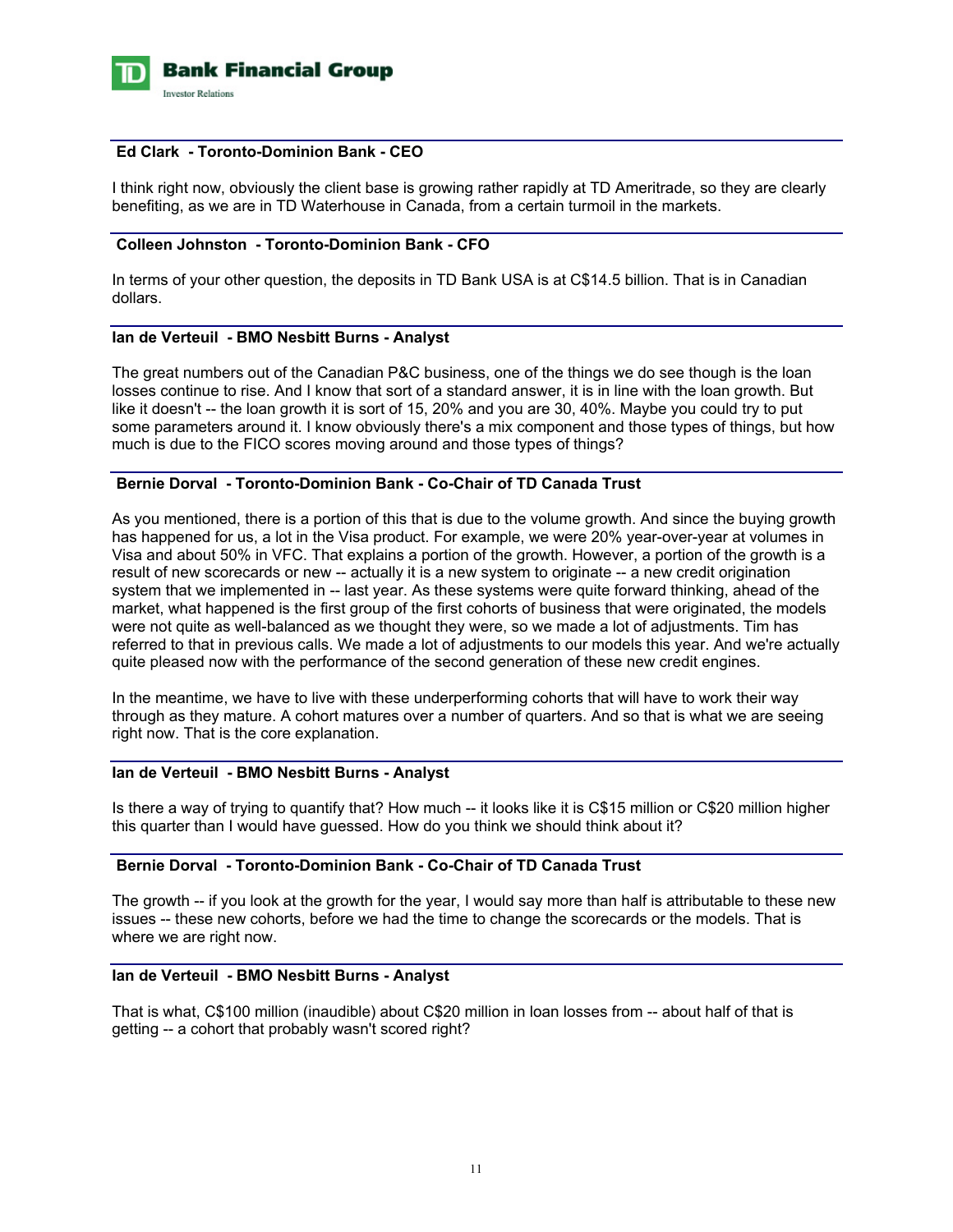

### **Bernie Dorval - Toronto-Dominion Bank - Co-Chair of TD Canada Trust**

Yes.

#### **Tim Thompson - Toronto-Dominion Bank - VP IR**

Let's go to the phones. The first caller please.

#### **Operator**

Jim Bantis, Credit Suisse.

# **Jim Bantis - Credit Suisse - Analyst**

Just following back on the comments regarding the Canadian dollar and specifically looking at Ontario, I know that the prepared comments talked about low level of impairment and nothing really foreseeable. But I guess when you talk to the man on the street and you read the headlines about auto losses, commercial real estate coming up empty, if you talk to your own commercial lenders they are rolling their eyes about some of the situations. Are we going to be surprised a little bit when this actually happens and it will be a step up in terms of impairs?

## **Tim Thompson - Toronto-Dominion Bank - VP IR**

Want to take that, Mark?

## **Mark Chauvin - Toronto-Dominion Bank - Chief Risk Officer**

Certainly. I think it is fair to say that the strengthening of the Canadian dollar will have an impact on the commercial portfolio. And quite frankly I would have thought would have an impact by now. We are certainly seeing it to some extent in the portfolio with the problems we see, but we're not seeing a large increase, nor are we seeing to the extent where it is impacting our impairs. But I think that is probably - there's a certain sense of that in the portfolio, and it wouldn't surprise if that starts to show in the latter half of '08.

## **Tim Thompson - Toronto-Dominion Bank - VP IR**

Next caller please.

#### **Operator**

Brad Smith, Blackmont Capital.

# **Brad Smith - Blackmont Capital - Analyst**

I would just like to take that question south of the border. With respect to the real estate exposure that you have and the pending exposure you will have when you complete the Commerce Bank, I was wondering if you could maybe just talk a little bit about the watchlist and how it has been developing at Banknorth, and to the best of your knowledge at the Commerce Bancorp? I was wondering if you are - either of those entities are actively trying to hedge any of their positions with respect to the real estate exposures, which are quite high?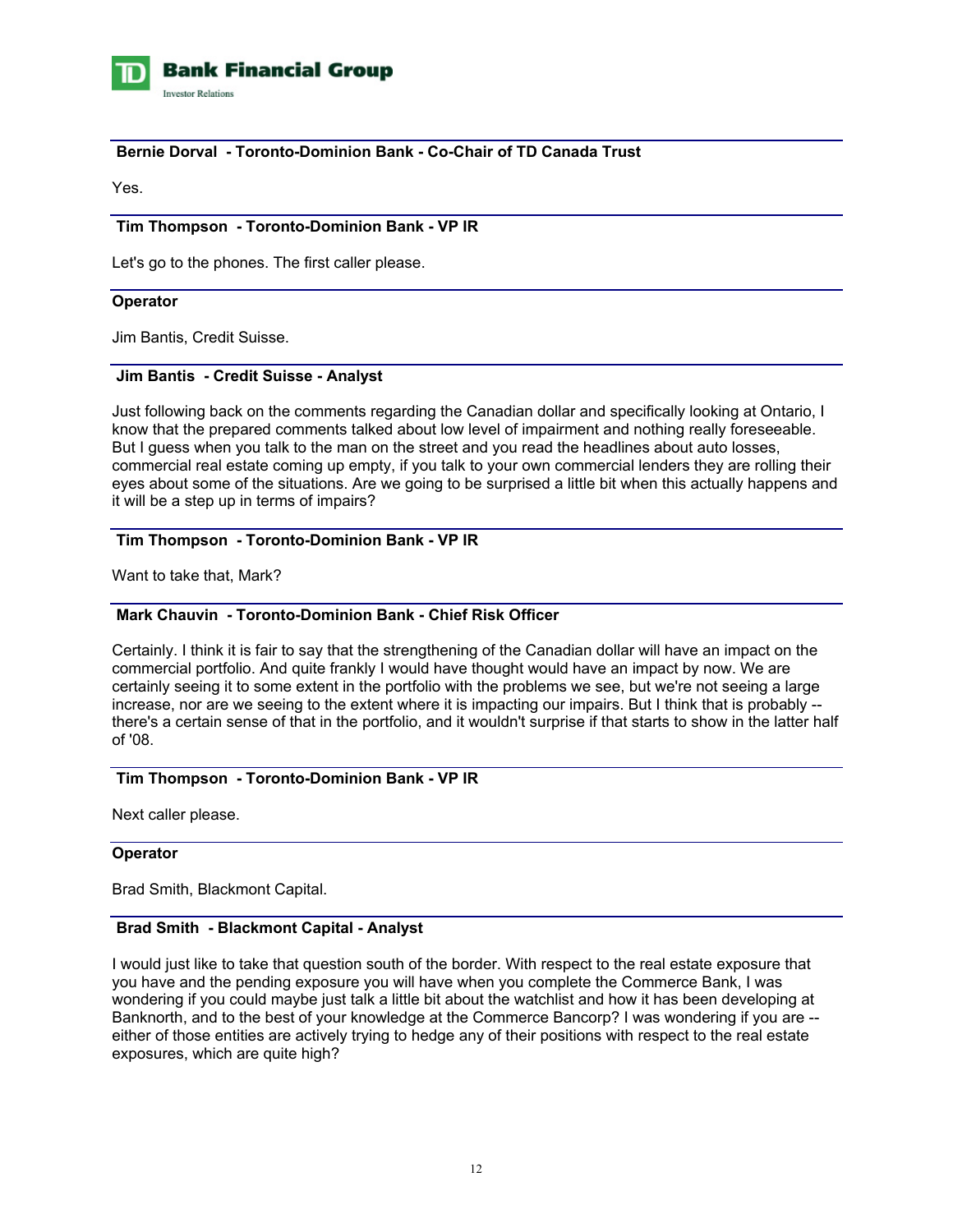

And then lastly I was just curious if I could get some sense for at Commerce Bancorp what the breakout between retail and commercial is in their CMOs securities book?

## **Bharat Masrani - Toronto-Dominion Bank - President and CEO of TD Banknorth**

On the first question on real estate, the best explanation I can give you is that what we have at Banknorth, Banknorth is not an outlier relative to its peer group within its own market. At our June 28 investor day we broke out what exposures we had to real estate. And I'm going through memory here, but I think that is on our website. You can look at it. But about 37% or 40% is what we're calling to investor real estate.

Furthermore we broke out what our exposures are to certain sectors within that segment and what kind of underwriting we have in that. All that suggests that we were comfortable with our exposures. Having said that, and I have been in the lending business, things can go wrong. Real estate can be volatile. But based on our analysis today on the portfolio, we feel comfortable with the exposures. But if things were to unravel with various things that you guys know as much as I do, there is a risk that our PCLs would go up.

With respect to Commerce, I'm not sure what exact exposure Commerce has provided. But part of our due diligence we did extensive work on their whole book, and felt comfortable that this was in line with what we would expect for a bank of that profile in that market to have the kind of exposures it does. And that view has not changed.

# **Tim Thompson - Toronto-Dominion Bank - VP IR**

Next caller please.

#### **Operator**

Mario Mendonca, Genuity Capital Markets.

## **Mario Mendonca - Genuity Capital Markets - Analyst**

A question for Colleen. I was a little surprised by your characterization of what Basel could do, effectively being somewhat beneficial, particularly in the context of everything we have learned about how Ameritrade, or the investment in Ameritrade, will be treated. In providing that guidance were you contemplating the effect of Ameritrade as well?

# **Colleen Johnston - Toronto-Dominion Bank - CFO**

My comments were really more in respect to 2008, so the initial impact of the change in risk-weighted assets under the new methodology. When we move into 2009 then we are required to do the 50-50 on the TD Ameritrade investment, and that will clearly be a negative impact of about 150 basis points currently.

#### **Operator**

Rob Sedran, National Bank Financial.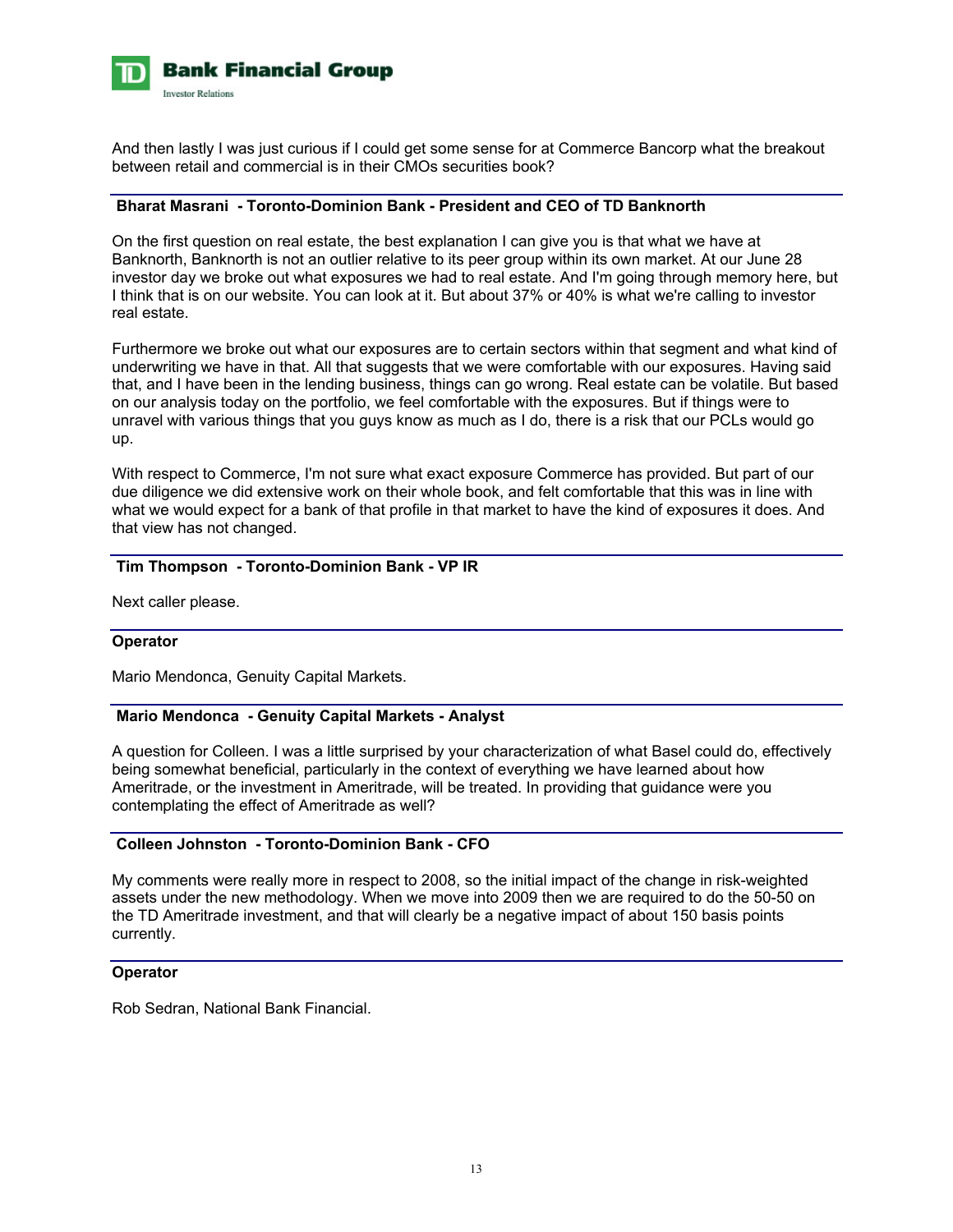

#### **Rob Sedran - National Bank Financial - Analyst**

I guess just following up on the issue of Basel II, Colleen, you mentioned the possibility of capital relief in 2008 from the implementation. Are you able to give us a sense of what the rating agencies are telling you right now about that capital relief?

I guess the reason I ask is between the BNK privatization and the Commerce Bancorp acquisition, the balance sheet seems a little stretched, at least under the old regime. Was Basel II and the potential for capital relief a factor in your decision to take on CBH, or at least perhaps in the way it was structured?

## **Colleen Johnston - Toronto-Dominion Bank - CFO**

It really wasn't a major factor in our decision. In fact, I would say going into this there was even some uncertainty as to how all of Basel II might eventually get phased in. When we do our capital modeling we look at a number of different data points in terms of all the various rating agency models, Basel I, Basel II. And under all of those scenarios, we were certainly comfortable proceeding with the Commerce acquisition.

#### **Operator**

Shannon Cowherd, Citi.

#### **Shannon Cowherd - Citi - Analyst**

You mentioned the Commerce integration, any update on the branding strategy? Initially you were going to operate both brands simultaneously. Is that still the strategy, and what sort of parameters are you using to help decide?

## **Tim Thompson - Toronto-Dominion Bank - VP IR**

Bharat?

# **Bharat Masrani - Toronto-Dominion Bank - President and CEO of TD Banknorth**

We made the announcement when we announced the deal. This is a very important issue. It is a very important issue for our customers. It is very important for our employees. And we also said that we will do extensive research to make sure that our brands positioning, which is more important than the visual as to what would say, is gotten right before we move in any particular fashion. That work is ongoing.

The key point here is to make sure that our customer experience right through our footprint is consistent. And once we're able to do that, I think the branding issue comes more in the forefront. So work is ongoing on that. We expect over the next few months to announce a specific approach in branding.

#### **Operator**

Sumit Malhotra, Merrill Lynch.

## **Sumit Malhotra - Merrill Lynch - Analyst**

This one is for Bharat as well. When we look at loans in the P&C segment -- U.S. P&C segment. Even if I adjust for currency, it looks like we are seeing a continued decline in your average loans. The last time we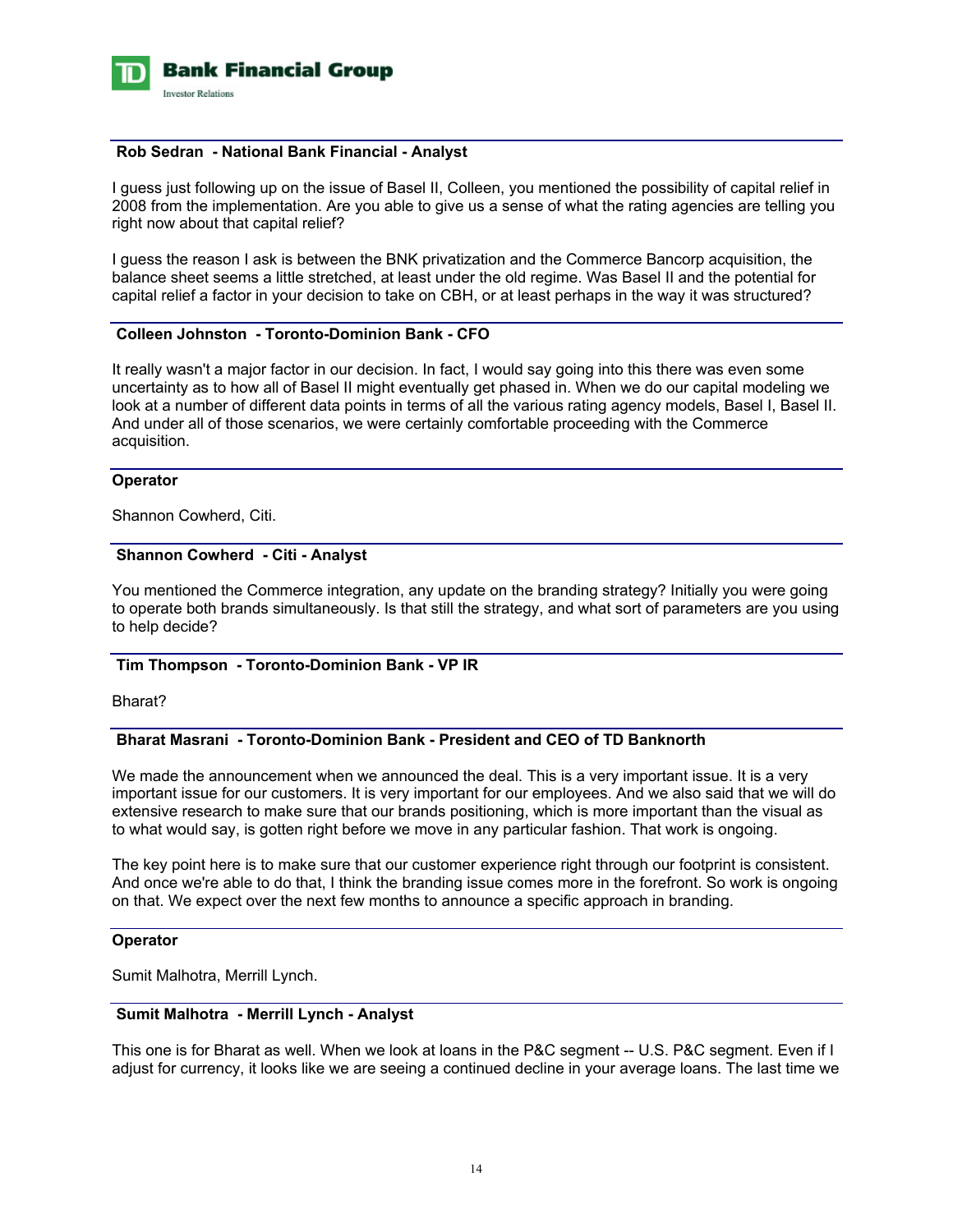

saw Banknorth, before the privatization real estate related loans were about 45% of the book. Obviously an area, both residential and commercial, that has slowed. Can you tell us where some of the best initiatives on the lending side right now are for the bank? And is this an area where you have pulled back in the short-term or are still some pockets of growth that you see is observable?

# **Bharat Masrani - Toronto-Dominion Bank - President and CEO of TD Banknorth**

On the commercial side we are seeing growth. We are seeing good opportunities. I think that is related. It may be counterintuitive to what you have heard in the U.S., but I think the part of the country where we are, there is still pockets of strength. In fact, I would say our pipeline on the commercial side is healthy.

I think where we are seeing some weakness is more on the personal side. Which is expected given the rate cycles, given some of the uncertainties that are going on. So overall I'm happy with where we are. There are certain segments -- the obvious segment you would see, where we are more cautious than we might have been two or three years ago in ensuring that underwriting is kept up to standards that you would expect out of TD. Overall I'm happy with the portfolio and the growth potential in the portfolio, given the tough market conditions.

#### **Tim Thompson - Toronto-Dominion Bank - VP IR**

Back in the room. Any other questions here?

## **Ian de Verteuil - BMO Nesbitt Burns - Analyst**

A question for Bob. I think Ed mentioned a couple of times there probably was no special onetime items in structured credit. But I did notice the structured credit trading line was quite negative this quarter. How do you -- what happened there?

## **Bob Dorrance - Toronto-Dominion Bank - Chairman and CEO of TD Securities**

That clarifies the interest and credit part of trading related revenue that was negative in the quarter. And the significant amount of that was in our vanilla credit trading business. That was impacted by what went on in the credit markets. Specifically we had a positional bias wherein we are long assets. So we are long loans. There were long bonds. And we protect those with CDS. The spread between assets and CDS moved dramatically out during the quarter. And I think that was basically a liquidity issue in the marketplace.

The difference between the value which traditionally exists in a loan or a bond between the bond and the CDS, that basis, that delta in spread went against the market and against our positions in a fairly meaningful way. So on a mark-to-market basis we lost money.

#### **Ian de Verteuil - BMO Nesbitt Burns - Analyst**

I would have thought your CDS book, because you carry a fair amount of protection, I would have expected that, which I think it somewhere else, I would have expected that to have blown out and you would have had quite large gains there. But I think, Colleen, you said that was quite minimal this quarter.

# **Bob Dorrance - Toronto-Dominion Bank - Chairman and CEO of TD Securities**

There are two different -- when we used CDS to protect our loan book. That is what you see moving up and down through the quarterly adjustment to earnings. The other part of our business in our mark-to-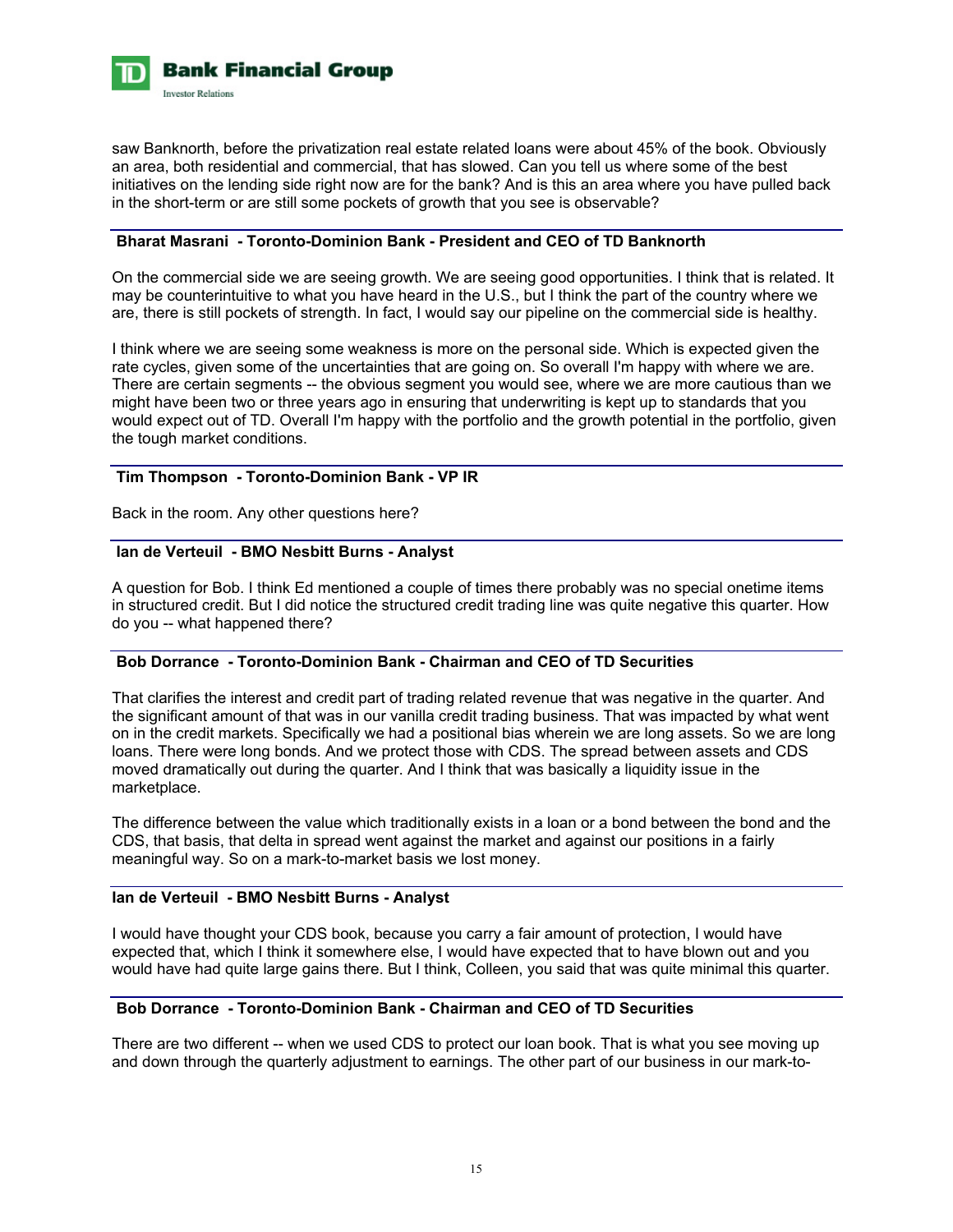

market books and our trading books, we have positions we're in were long assets and we protect with CDS.

And we mark the -- we would mark the bond on the bid side of the market and we would mark the CDS to mid. And that delta in position, we would earn -- typically we would earn money on that. What happened in the quarter was -- and I think you can see this in a lot of banks' results, especially in the U.S. and the European banks -- is those relationships changed for a whole variety of reasons. I think underlying what happened is that funding assets became more difficult, so bids on bonds went down more rapidly than the countervailing trend on mids and CDS.

That is -- that trend prevailed throughout the quarter. It rallied somewhat as credit rallied, but it still is in an area in the marketplace that hasn't been seen before in terms of the difference between those two market classes. That is -- we also lost money in credit trading over and above that. But a good part of what you see in that line in the credit trading related revenue being negative was accounted for by that movement. It didn't really change -- in an accrual book it wouldn't have moved, in a trading book it moved.

## **Michael Goldberg – Desjardins Securities - Analyst**

You mentioned that -- I guess this is for Bharat or maybe for Colleen -- you mentioned that the net interest margin in the U.S., there were some regular items that pushed it up to about 4%. Can you elaborate on what those were?

# **Bharat Masrani - Toronto-Dominion Bank - President and CEO of TD Banknorth**

They were various items. I think we had a small recovery in one of the commercial loans. So we sometimes when we recover sometimes we get interest back, and so it was a good thing. Other quarters you might see interest going out. We see a non-recurring from my perspective we should not be banking on those, because they may not happen. So it is various items, small items like that. And we can go back and if there's more information you require, we can provide that. But I think the message there is that what you see in the previous quarter is a good runrate to look at. And we are seeing compression from that level.

#### **Tim Thompson - Toronto-Dominion Bank - VP IR**

Back to the phones please. Next caller.

#### **Operator**

Andre Hardy, RBC Capital Markets.

## **Andre Hardy - RBC Capital Markets - Analyst**

On slide 29, which deals with disclosures on hot topics, I'm just trying to understand better what you're trying to say on the LBO side. You tell us you have nominal LBO exposure. You tell us there were no mark-to-market related to LBO exposure. But you have at least one fairly large commitment that I wouldn't describe as nominal. Maybe explain to me why you describe it as nominal? Are there hedges that you can tell us about that we're not aware of, and that may be why there are no mark-to-markets or is it something else?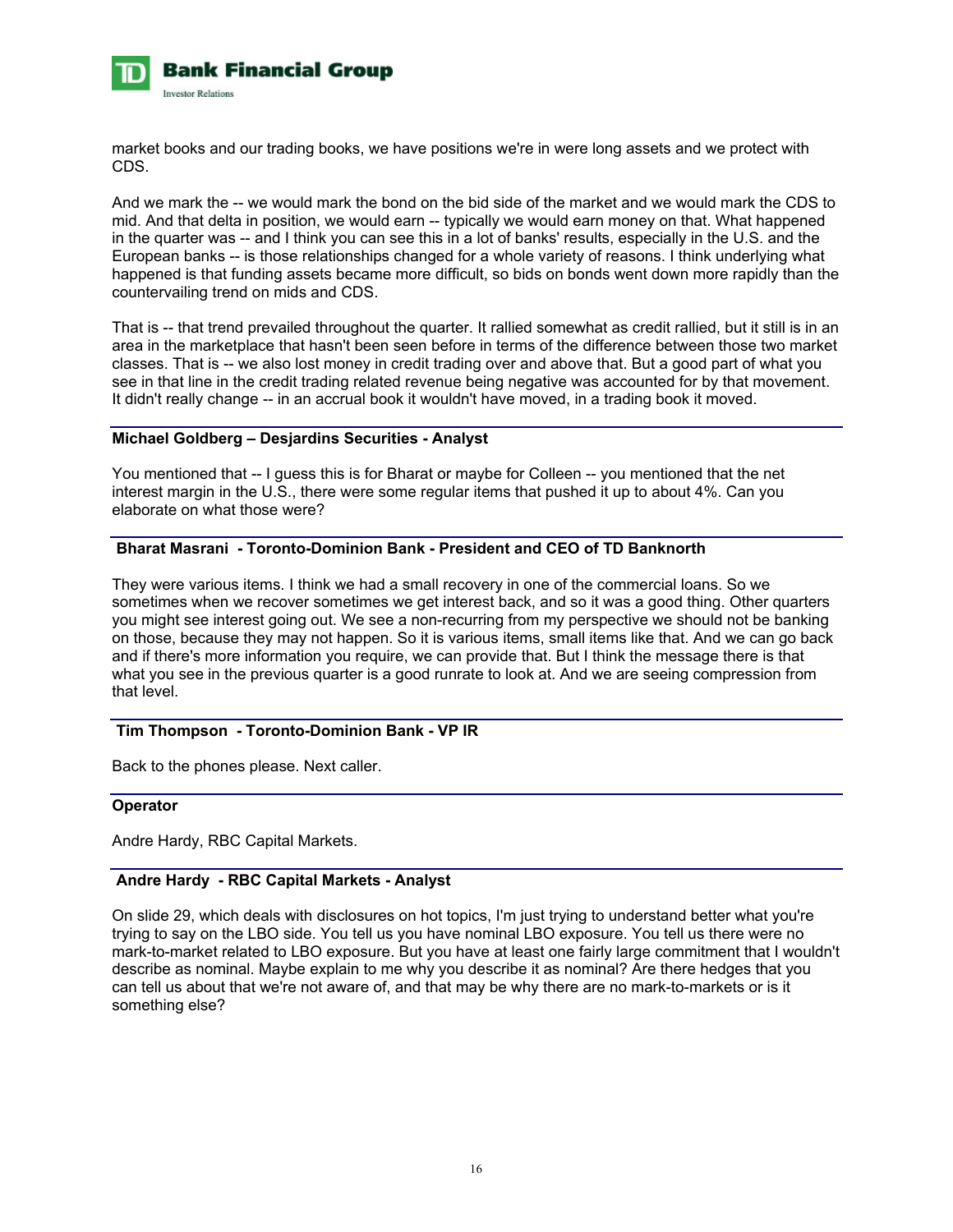

#### **Mark Chauvin - Toronto-Dominion Bank - Chief Risk Officer**

It is Mark Chauvin. I will handle that question. When we are saying nominal LBO exposure what we're talking to is our hold position or that portion of the book that we have retained on a credit, which we have determined to be highly leveraged, a highly leveraged transaction. Late in the market we started identifying these as we were doing them to make sure we had a handle on our total exposure to that amount.

So when we say nominal, if you are to add those across it is well diversified with relatively small holes on each particular item. In total it would be less than 1% of our total book. That is why we reached the conclusion that it is nominal.

#### **Tim Thompson - Toronto-Dominion Bank - VP IR**

Next caller please.

#### **Operator**

Darko Mihelic, CIBC World Markets.

#### **Darko Mihelic - CIBC World Markets - Analyst**

I actually -- regarding the same slide, I just want a point of clarification just to make sure I'm not looking at this incorrectly. You say you have no exposure to TD sponsored SIVs. Do you have exposure to other bank sponsored SIVs?

#### **Mark Chauvin - Toronto-Dominion Bank - Chief Risk Officer**

It is Mark Chauvin again. As you -- throughout the loan portfolio we do have some small exposures to other banks -- to two other bank sponsored -- not TD sponsored, but other SIV structured investment vehicles. In each case the amounts or their credit, their backup liquidity line, they are again structures that have not had downgrades. They are relatively small amounts. I would characterize it as nominal. It is just that we have a bit of derivative, but it is very small again. If you add those together in terms of our credit exposure to SIVs, it is not material in my view.

#### **Operator**

Jim Bantis, Credit Suisse.

## **Jim Bantis - Credit Suisse - Analyst**

It looked like to be a little bit of a soft quarter in personal banking from the perspective of retail marketshares tumbling a little bit relative to the May 2007 numbers. I was specifically looking at personal loans, you had highlighted that the credit card market share actually had ramped up quite nicely, up 35 bps. Maybe you can tell us where you're actually losing share in, and what are we doing to turn it around?

## **Bernie Dorval - Toronto-Dominion Bank - Co-Chair of TD Canada Trust**

On the personal side, on the loan side, I would say it is on the real estate secured business where we have seen some slippage. We are quite happy. Actually the volume growth is quite nice, if you look at our real estate secured volume growth. But we haven't grown as quite as fast as the market. So we're doing a